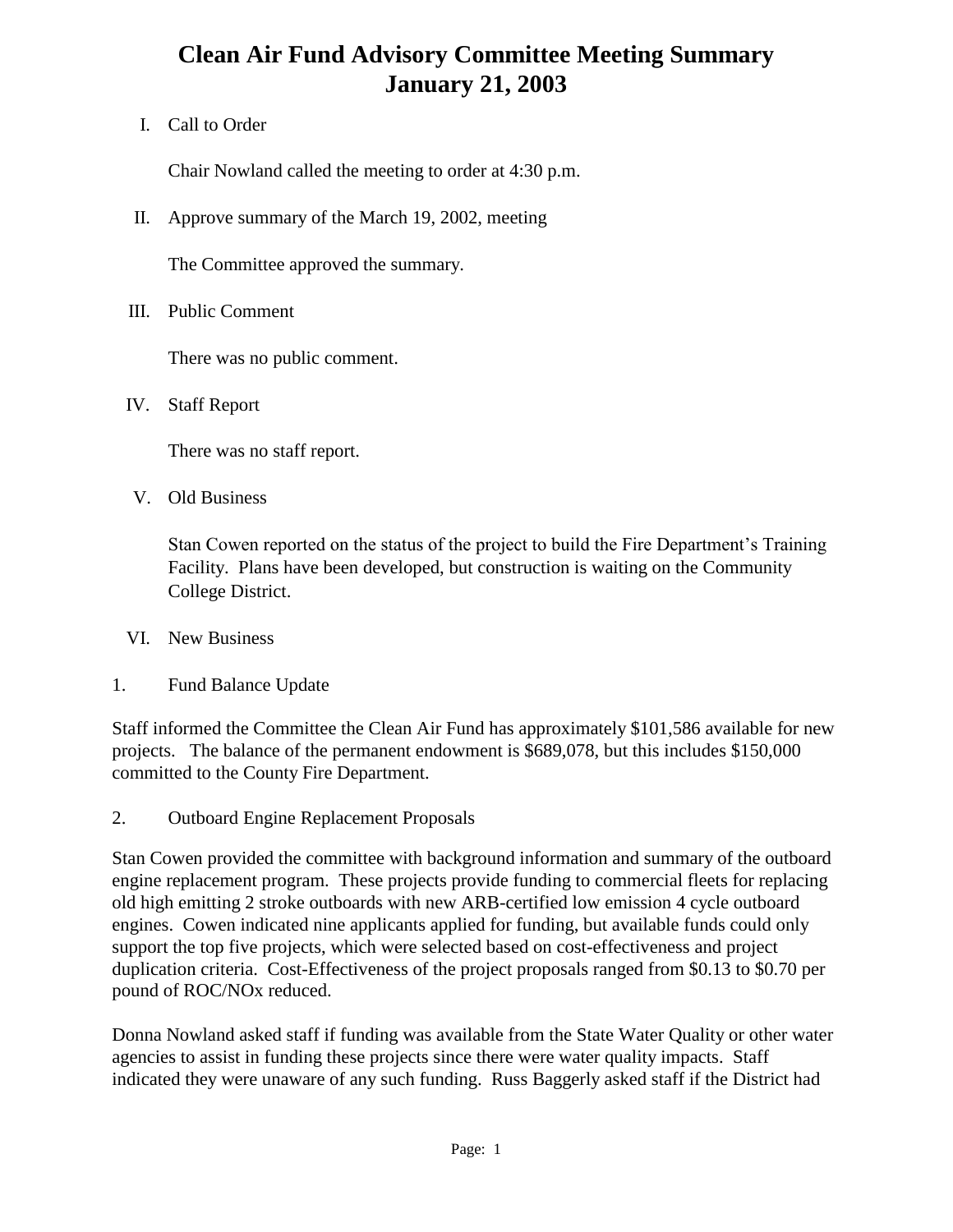Clean Air Fund Advisory Committee Meeting Summary January 21, 2003

any other funds available for these projects. Staff indicated other funds already had been committed by the Board to fund NOx reduction projects.

The committee indicated the outboard repower proposals were worthy of funding, but limited funds means some of the projects cannot be funded at this time. Comments from the applicants indicated confusion about the rating system used by staff. In particular, the use of project duplication (repowers at applicant's expense) and other criteria, such as no points for timeliness, were issues raised by applicants. Other discussion revolved around water quality concerns and geographic diversity.

Since this was the first time the program had been presented to the committee, there was significant discussion about how to proceed. Committee member Sauerwein moved, Committee member Baggerly seconded the motion, and the Committee agreed to direct staff to reissue the request for applications to get the most emission reductions at the least cost to Clean Air Fund. At the next meeting, staff will present the updated proposals, including project completion dates and individual engine analyses, if possible. Also, it was agreed the project duplication criterion could be rolled into the cost-effectiveness analysis.

VII. Adjournment

Committee member McCarthy moved to adjourn, Committee Stubblefield seconded the motion, and the Committee agreed to adjourn.

The meeting was adjourned at 6:15 p.m.

Prepared by: Stan Cowen, Air Pollution Control District Staff